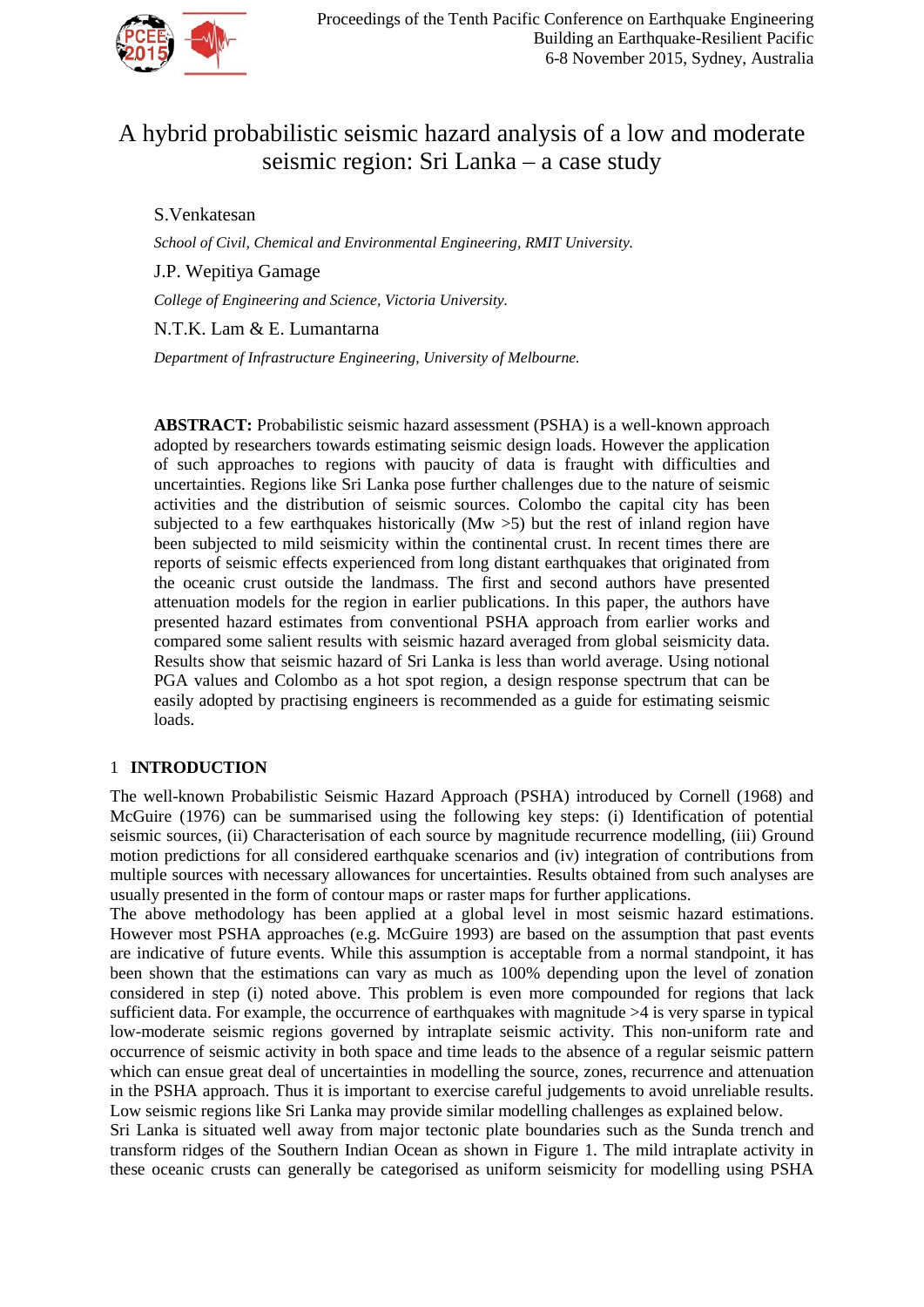approach. Although there is a fair distribution of M>5 events in the region outside Sri Lanka, the land mass is typically subjected to M<4 earthquakes. Of importance to note is the evidence of a few historical earthquakes. Out of these a magnitude 5 event that caused significant destruction around Colombo in 1600's is well recognised (although the magnitude, distance and intensity are fairly questioned by researchers). These select occurrences of historical events might warrant a "hot spot" type approach. In PSHA a well-defined hot spot zone may estimate a higher level of hazard around that region and may underestimate the hazard in other areas of the country. In contrast broad source zone models may lead to uniform hazard estimation without the identification of hot spots in the regions. Both these approaches on their own run the risk of underestimating the hazard in some parts of the region (Lam et al 2015). Thus the choice lies in the judicious selection of the zones and the application of the method. Therefore, the authors have resorted to a hybrid modelling approach by maintaining Colombo as a hot spot region and treating the rest of the country for uniform seismic hazard.

Given the scant research on seismic hazard surrounding Sri Lanka (Udeuweriya et al 2013; Gamage and Venkatesan 2014) it would be logical to compare our estimations with analogous regions and comparisons based on world average. This benchmarking exercise may provide additional credibility to our earlier works. We have used the "world average on intraplate seismic activity approach" specified in Lam et al (2015) for benchmarking. This hybrid approach shows that Sri Lanka's seismicity is less than world average. The next section of the paper presents the PSHA approach and the third section evaluates and compares with the world average. The fourth section presents the results of response spectrum followed by concluding remarks.



Figure 1. Location of Sri Lanka and surrounding tectonic plates

#### 2 **SEISMIC HAZARD ESTIMATION PROCEDURE BASED ON PSHA**

## 2.1 **Seismic source zones**

Based on the previous discussions, six seismic zones were identified for Sri Lanka. Zones 1, 2, 3 and 4) were characterized as broad area zones based on mild activity rates that allowed the assumption of uniform seismicity in these zones. Colombo was maintained as a hotspot region 6 while the rest of inland was maintained as region 5 as shown in Fig. 2.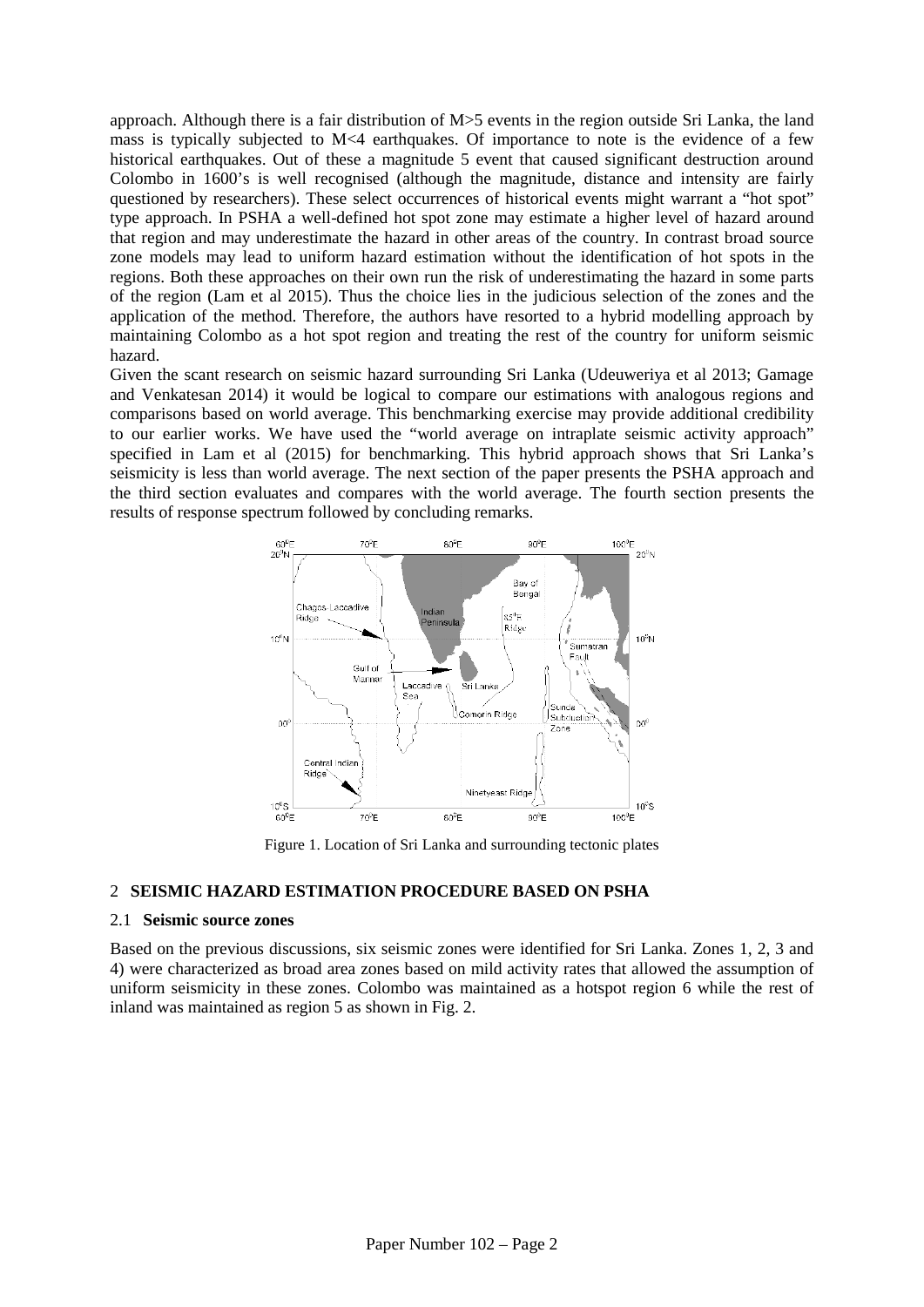

Figure 2. Source zones defined in the study. Source zones 1, 2, 3 and 4 characterize regional intraplate seismic activities outside Sri Lanka, while 5 and 6 are based on sparse local seismicity within the country.

#### 2.2 **Catalogue data**

Data were obtained from several sources; ISC (International Seismological Centre), ANSS (Advanced National Seismic System), NEIC (National Earthquake Information Centre) and GFZ-GEOFON (German Research Centre for Geosciences), GCMT (Global Centroid Moment Tensor catalog), and some previously published data (Abayakoon, 1996; Fernando and Kulasinghe 1986; Uduweriya et al 2013) were also used. Events repeated in several data bases were carefully avoided with priority given to ANSS database based on the quality of information available. Records were compiled over a long period of duration, starting as early as 1507 and until 2014.



Figure 3. - Epicentral locations of earthquake catalog data used in the hazard computation in the study. (a) before declustering (2421 events) (b) after declustering (870 events).

The original catalog of all source zones contained a total of 2421 events (including dependent events) for the selected period. Variation of hypocentral depth of selected events was assumed not having any relation with recurrence rates, and therefore, effects due to "depth" and any uncertainty in depth were negated for the study. Data were originally in various magnitude types such as ML and MS for most of the older events and Mw, mB and mb for newer events reported within the instrumental period. These different magnitude types, other than Mw, were converted to a unified scale Mw, using relationships developed for mid-plate and stable continental regions based on global data (Johnston 1996; Nuttli 1983). It is noted that Mw is widely used in the ground motion attenuation models worldwide. Local events available in the form of intensity values were converted to Mw using relationships developed by Greenhalgh et al (1988). Epicentral locations of earthquake catalog data in assigned source zones are shown in Fig. 3, where Fig. 3a and 3b, respectively, show data before and after removing dependent events. It is evident that source zone 1 carries the highest number of dependent events out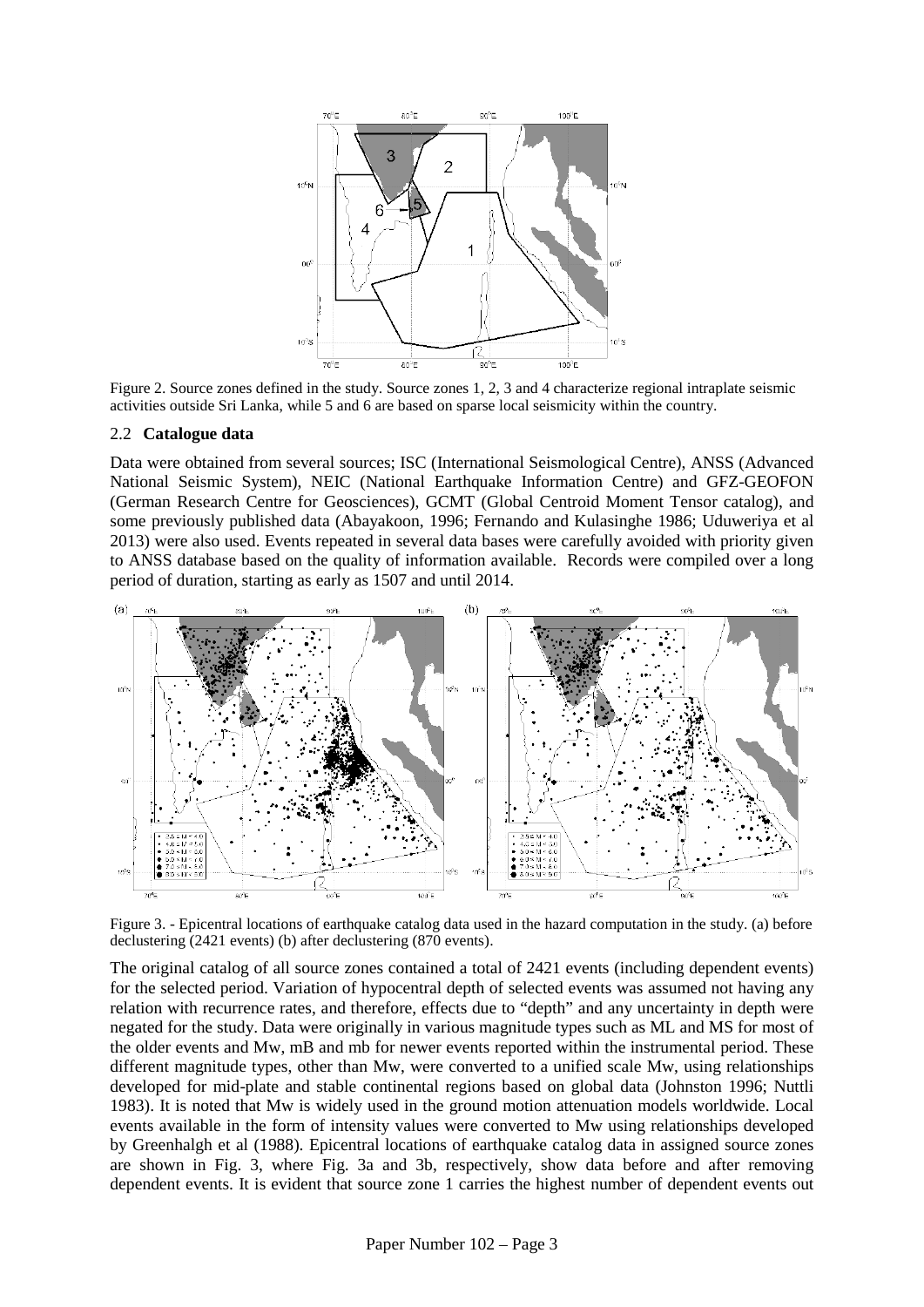of all the zones for the selected time period.

## 2.3 **Declustering approach**

In the study, dependent events were eliminated by applying the time and space windows of Gardner and Knopoff (1974). However, Gardner and Knopoff's (1974) spatial windows for dependent events of a large magnitude main event appeared to be underestimating actual likelihood areas of aftershocks of some major earthquakes occurred in the region. Two such mega events are noteworthy of mention; Mw 8.6 on 11th April 2012 and Mw 9.3 on 26th December 2004. The former was an intraplate event located within source zone 1 near Ninetyeast Ridge, while the latter was identified as an interplate event at the subduction zone outside source zone 1. Dependent events of the second event were identified based on rupture areas given in Ammon et al (2005) and US Geological Survey's earthquake summary maps (2005). Such analysis helped in the elimination of other major aftershocks generated in the aftermath of the Mw 9.3 earthquake in 2004. Similarly the Mw 8.6 earthquake has so far generated hundreds of dependent events since April 2012, and probably would represent the largest known aftershock sequence in the selected data set (see Fig. 3b). Many of dependent shocks of this event were carefully removed through a manual process based on observations such as small time gaps with the main event and significant increase of the activity rate in the area post the main event.

The final catalogue after the declustering included 870 events which is about 36% of the original catalogue size. This is not a surprise, since many of small and moderate magnitude events, particularly in source zone 1, were aftershocks of major earthquakes. Temporal distribution of final "independent" earthquake data of the whole region was compared with the Poisson distribution. Events with medium and higher sizes ( $Mw = 4.0$ ) generated only after 1965 were considered for the comparison, in which 1965 was kept as a cut-off in parallel with the World Wide Standard Seismograph Network (WWSSN) program launched in 1964. It was found that the declustered catalogue sufficiently complied with a Poissonian distribution. Although this compliance cannot be expected for all "independent events" worldwide we assumed a Poissonian distribution as this assumption provides a convenient basis for future estimations of hazard and comparisons.

## 2.4 **Completeness analysis and recurrence rates**

Stepp's method (1972) was adopted to estimate completeness periods in the study. The method assumes that earthquake occurrence in a particular magnitude class as a point process in time, following a Poisson event arrival. In the study, we concentrated on completeness periods of "smaller magnitude events" that are still capable of producing sufficient ground shakings at the selected sites. This minimum magnitude varied from Mw 3.0 to 5.0 for identified source zones depending on availability of smaller magnitude events in each source zone, and site-source distance which "calibrates" the size of magnitude needed for a lower bound shaking level. For instance, for source zone 1, Mw 5.0 was considered as the minimum magnitude for the completeness check, given the reasons that scantiness of smaller event data ( $Mw < 5.0$ ) in the zone and large site-source distance between the country and source. For source zones 5 and 6, however, fairly a small magnitude Mw 3.0 was chosen mainly because of the inadequacy or sometimes the complete absence of other moderate and strong events ( $Mw > 4.0$ ) reported within the country (this situation is true in source zone 5). Recurrence of earthquakes in the region are presented in Figure 4; minimum and magnitude values for the zones and `a' and `b' parameters according Gutenberg-Richter law are presented in Table 1.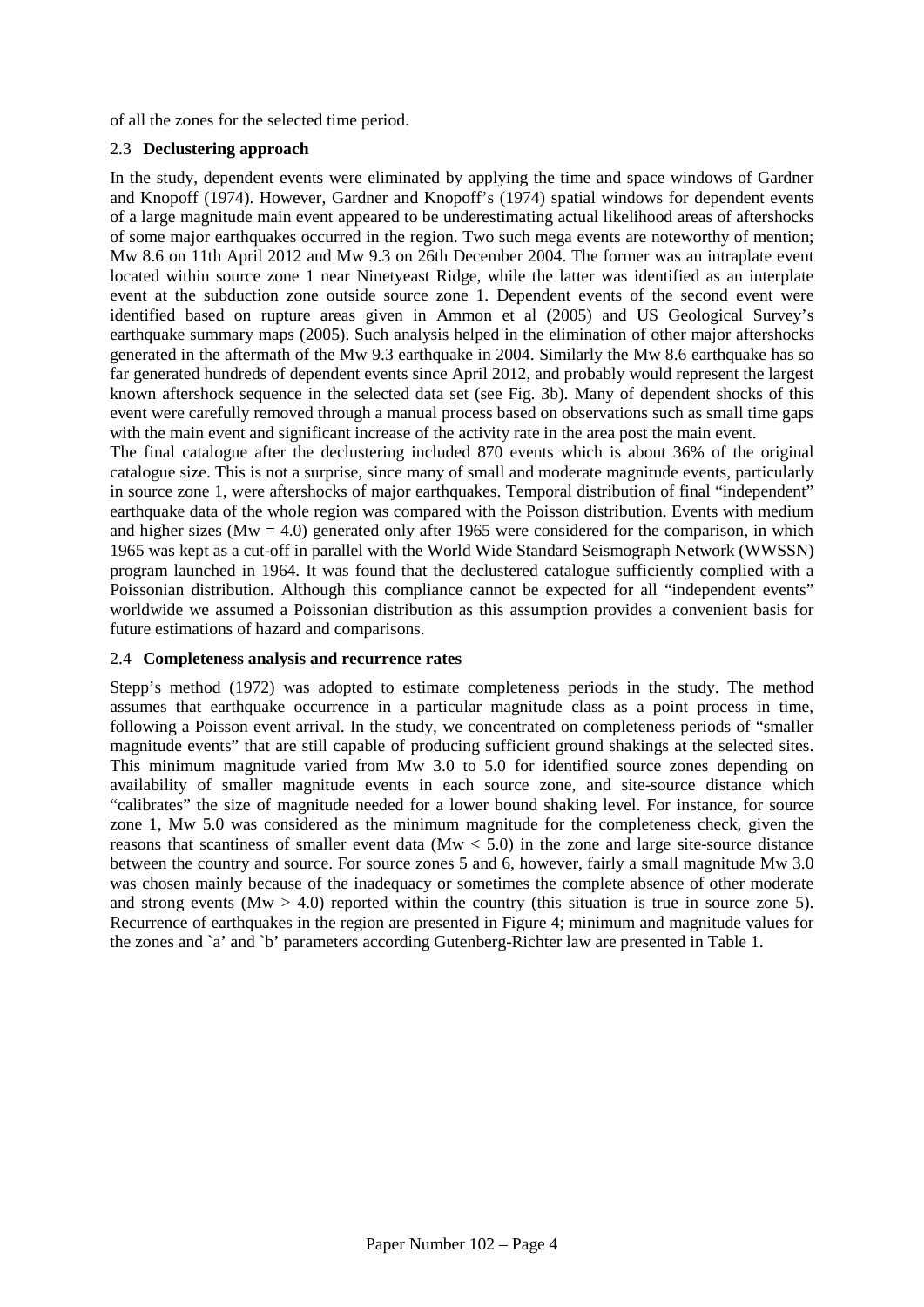

Figure 4. Earthquake recurrences for main source zones. (Note: values for region 5 and 6 are negligible and hence not shown; method of least squares used in the calculations).

From the above figure, it is clear that source zones 1-4 do not exhibit earthquake occurrences of more than 2. Source zones 5 and 6 are dominated by historical records. Therefore the completeness of the dataset is set unreliable.

| <b>Source</b>  | Stepp's test for the completeness            |                                      | Input parameters for hazard computation |             |                 |                                  |                                      |
|----------------|----------------------------------------------|--------------------------------------|-----------------------------------------|-------------|-----------------|----------------------------------|--------------------------------------|
| zone           | Min magn. considered<br>for the test $(M_w)$ | <b>Completeness</b><br>periods (yrs) | $a^*$                                   | <b>B</b> ** | $CV$ of $\beta$ | $\mathbf{m}_{\alpha}$<br>$(M_w)$ | $\mathbf{m}_{\text{max}}$<br>$(M_w)$ |
|                | 5.0                                          | 50                                   | 9.239                                   | 1.799       | 0.018           | 4.5                              | 9.0                                  |
| $\overline{2}$ | 4.5                                          | 30                                   | 7.229                                   | 1.669       | 0.004           | 3.5                              | 6.7                                  |
| 3              | 4.0                                          | 75                                   | 10.619                                  | 2.522       | 0.017           | 4.0                              | 6.0                                  |
| $\overline{4}$ | 4.0                                          | 40                                   | 6.251                                   | 1.657       | 0.017           | 3.5                              | 7.5                                  |
| 5              | 3.0                                          | Incomplete                           | 4.955                                   | 1.629       | 0.026           | 3.0                              | 6.0                                  |
| 6              | 3.0                                          | Incomplete                           | 2.629                                   | 1.386       | 0.000           | 3.0                              | 6.5                                  |

**Table 1. Seismicity parameters of defined source zones**

For *a* and *b* values in Gutenberg-Richter law, convert α and β values to natural logrithms CV of β - Coefficient of variation of β

 $m<sub>0</sub>$  - Minimum threshold magnitude used in the hazard computation

m<sub>max</sub> - Maximum expected magnitude for the source zone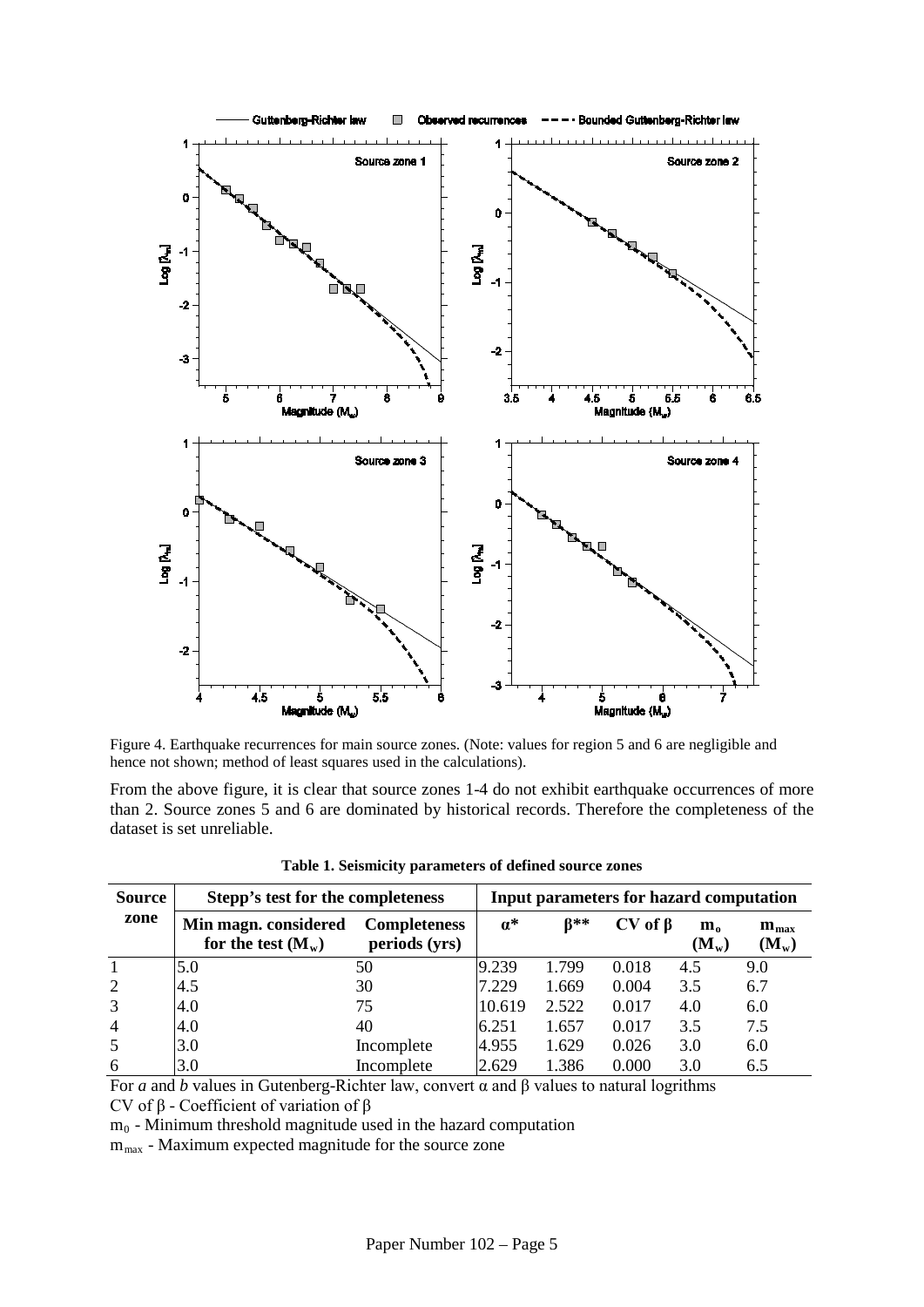#### 2.5 **Ground motion prediction equations**

Gamage and Venkatesan (2014), and Gamage (2015) have developed attenuation models for local (mainland Sri Lanka) and regional (outside landmass) based on crustal classifications and seismic activities. The local attenuation model was employed in computing the seismic hazard for source zones 5 and 6. The regional attenuation model was applied in source zones 1, 2 and 4 consistent with Figure 1. For source zone 3 Raghu Kanth and Iyengar (2007) model developed for the southern India was adopted.

### 2.6 **Hazard computation**

Hazard computation based on the probability of a selected ground motion parameter (Y) exceeding a certain value (y) due to a M magnitude event at an independent R distance from the target site can be computed according to Equation (1) as established in most studies.

$$
P[Y > y] = \iint P[Y > y | M, R]. f(M). f(R). dM.dR
$$
\n<sup>(1)</sup>

Where  $f(M)$  and  $f(R)$  are probability density functions for magnitude and distance parameters, respectively. The authors used the open-source package CRISIS2007 to derive representative values.

#### 2.7 **Salient results**

Hazard computations in the form of expected ground motions (PGA and SAs at 0.1, 0.5 and 1.0 s natural periods) at rock sites in Sri Lanka having 10% (475 year return period), 5% (975 year return period) and 2% (2475 year return period) probability of exceedance in 50 years were analysed. Results show that the area around Colombo is by far the most vulnerable place in the country with a value of about 0.043*g* (*g* is gravitational acceleration) PGA expected to be exceeded in a 475 year return period. This increases to about 0.053*g* and 0.065*g* for 975 and 2475 year return periods, respectively. Rest of the country envisages relatively small PGA values and hence are not the focus of this paper.

# 3 **COMPARISON OF HAZARD VALUES WITH WORLD AVERAGE INTRAPLATE SEISMICITY**

#### 3.1 **Comparison of recurrence rates**

According to Lam et al 2015, the world average intraplate seismicity, for a given period of 50 years, over a land area of 1 million sq. km, the number of events exceeding magnitude 5 is about 5. For Sri Lanka, this translates to about  $2 - 3$  events over a 50 year period for a given land mass of 65,600 sq.km using notional `a' and `b' values. However, the region surrounding Colombo has experienced around 5 to 10 events >M4 based on historical data. As a conservative assumption, we use 10 events of >M5 over a year period of 50 years in our analysis. Regions other than Colombo are not considered in this paper.

## 3.2 **Alternative hazard computation approach**

Lam et al 2015, have developed an alternative hazard modelling approach based on the assumption of uniform seismicity and considering source zones within a given land area into rings of suitable size. The area of the ring is used for calculating the probability of earthquake events occurring within that ring. It has been shown that the total conditional probability can be estimated as shown in Equation (2) with due considerations to recurrence rates.

$$
Pr(RSa \ge RSa*) = \lambda(M_{min}) \times [F(M_i) - F(M_{i+1})] \times Pr(RSa \ge RSa*|M, R)
$$
  
where, M = 1/2 (M<sub>i</sub> + M<sub>i+1</sub>),  $R = \sqrt{\frac{inner \ rad ii^{-2} + outer \ rad ii^{-2}}{2}}$  (2)

Result obtained from Equation 2 are to be aggregated for all magnitude within the range of M*min* = 4 to  $M_{max} = 7.$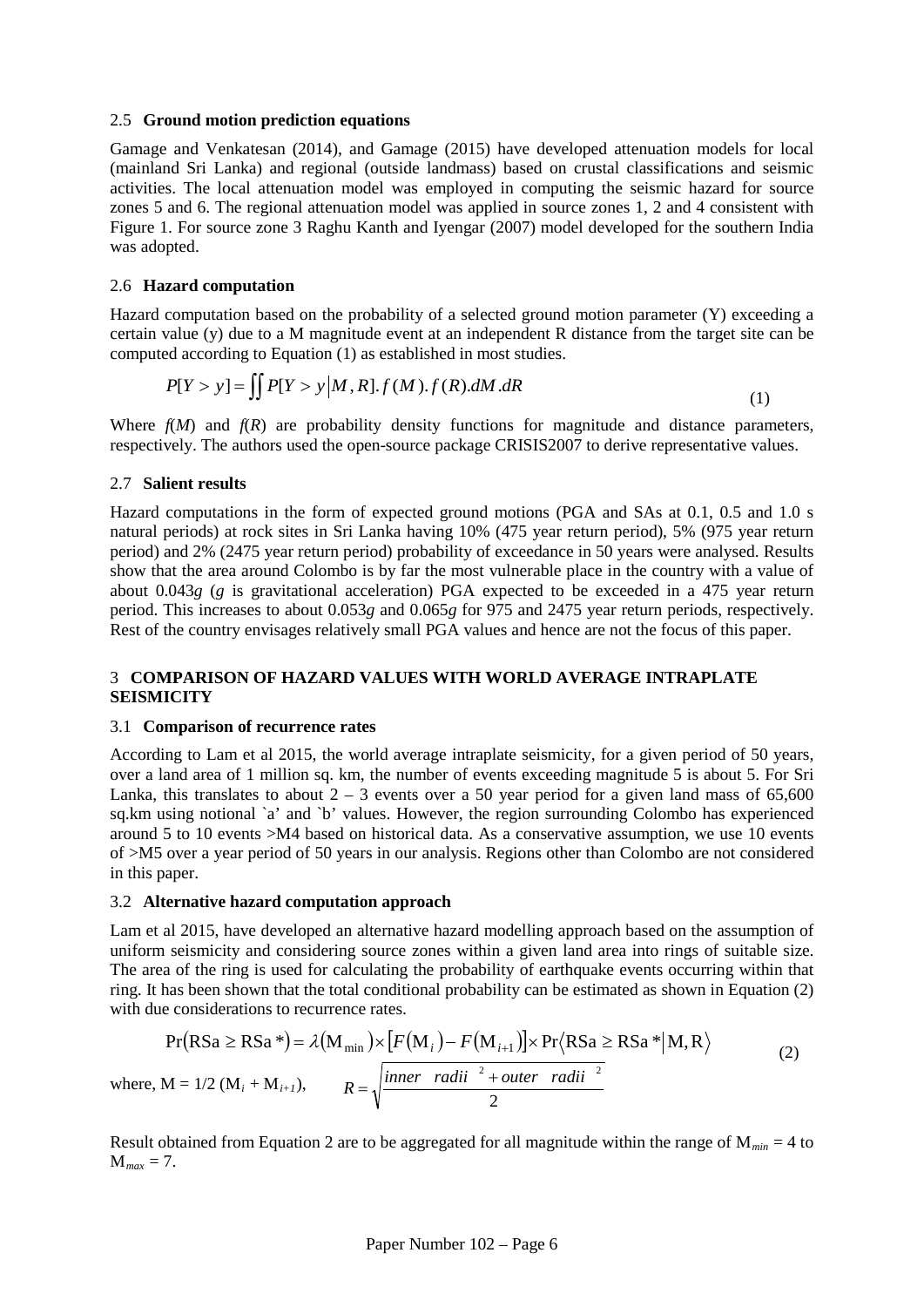We considered a radial distance of 100 km in increments of 5 km for each ring centred around Colombo. Using the attenuation equations from Gamage and Venkatesan (2014), and Gamage (2015), and using a recurrence of 10 events >M5 over a period of 50 years (this translated to  $K_D=2$  and  $a_5=1$ in the hybrid probabilistic approach that are also consistent with values used for analogous regions such as Malaysia), we obtained a PGA value of about 0.04 g for a 650 year return period. In view of this favourable comparison arising out of the hybrid approach, this paper recommends a notional value of 0.04g for a 500 year return period for Colombo region.

## 4 **RECOMMENDATION AND CONCLUDING REMARKS**

### 4.1 **Design Response Spectrum**

Considering the notional value of  $PGA = 0.04$  g and the standard procedures for estimating RSA, it can be shown that RSA at 0.3s could be estimated as  $0.04 \times 2.5 = 0.10 \text{ g}$ . The taper post 0.3 s can be modelled as 0.45/T. Although the spectrum may be conservative, it is to be noted that the values are consistent with international benchmarks.





#### 4.2 **Concluding remarks**

In this paper authors have investigated the possibility of developing a design response spectrum for low seismic regions like Sri Lanka using a hybrid probabilistic approach. In particular conventional PSHA approach undertaken for the whole of Sri Lanka was compared with world average seismicity rates. It was observed that Sri Lanka's seismic hazard is generally less than world average. A design response spectrum for a hot spot region has been benchmarked with other international practices. This work can potentially form the basis of a building code of practice for Sri Lanka in the near future.

## REFERENCES:

Abayakoon S. B. S.1996. Seismic Risk Analysis of Sri Lanka. *Journal of the Geological Society of Sri Lanka, 6, 65-72*.

Ammon, C. J., Ji, C., Thio, H.-K., Robinson, D., Ni, S., Hjorleifsdottir, V., Kanamori, H., Lay, T., Das, S.,